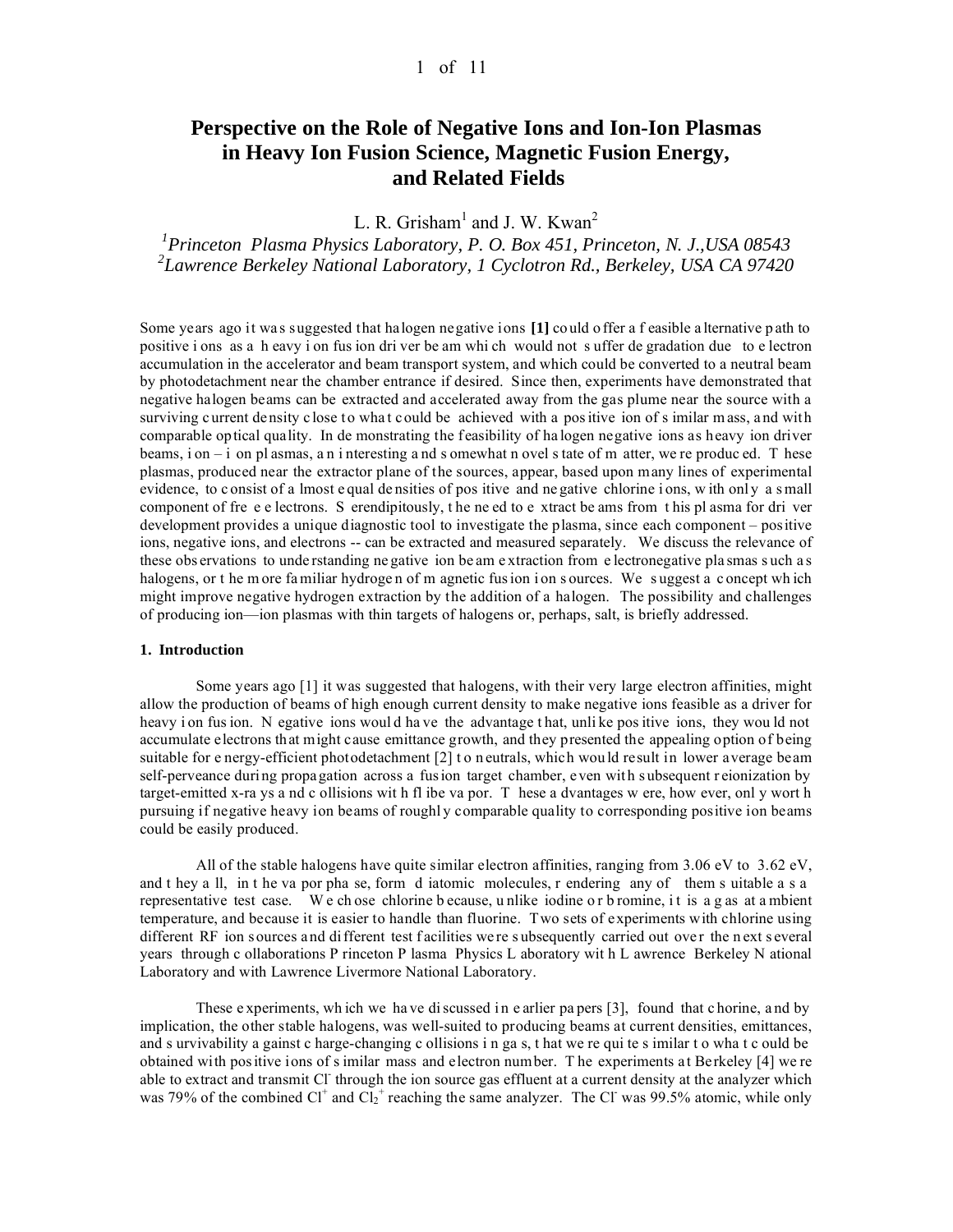82% of the positive chlorine current was atomic ions. Und er these optimum conditions, the co-extracted electrons were only 7 times the Cl current, much less than the ratio of 240 based on the velocity difference which would be expected if there were equal numbers of electrons and Cl ions near the extraction plane and at the same temperature (in fact, the electrons were likely hotter than the ions, which would have made the mobility ratio even greater than 240). S ubsequent experiments at Livermore **[5]** obtained Cl- current densities at the Faraday cup that were  $85 - 90\%$  of the positive ion current at the same operating conditions, and again, very low e/Cl ratios of just  $6 - 7$ . With the same discharge RF drive power, nearly the same pressure, and the same source, beam extractor, and diagnostic devices, the Livermore experiments found that the Cl<sup>-</sup> current density w as 76% of the  $Ar^+$  current density which could be extracted from an argon discharge, which would be a conventional ion – e lectron plasma, and is typical of the sorts of ions which have been considered as candidates for heavy ion fusion driver beams.

 Emittance measurements on the beams in the Livermore experiments found an effective transverse beam temperature of 0.3 eV for the Cl<sup>-</sup>, the Cl<sup>+</sup> + Cl<sub>2</sub><sup>+</sup>, and the Ar<sup>+</sup> beams. However, it was surmised that, since, for all three b eams, the n ormalized emittance in creased with b eam p erveance, the b eam ex traction optics was probably contributing to the apparent beam temperature. Thus, 0.3 eV was taken to be an upper limit on t he ion te mperature in the extraction plane of t he s ource p lasma, and it w as not pos sible to determine which of the beams started out colder.

 The overall outcome of the experiments at Berkeley and at Livermore was to demonstrate that the halogens are entirely s uitable for produc ing ne gative i on beams wit h c urrent de nsities and e mittances similar to those of s imilar mass positive ions, and with a low enough co-extracted electron component to allow easy dumping at low energy in the beam extraction and pre-acceleration stage. Thus, the initial goal of these experiments, to show the feasibility of ne gative h alogen b eams as heavy ion drivers for i nertial confinement fusion, was achieved. Howe ver, in considering the results obtained in these experiments, it has become apparent that the plasma state achieved in the extractor region of the ion sources may be of as much or more interest as the beam results themselves.

#### **2. Ion – Ion Plasmas**

 Both the Berkeley and the Livermore experiments used a type of ion source which has been called, in t he m agnetic fus ion e nergy c ommunity, a t andem i on s ource. T his t ype of s ource ha s be en us ed extensively for more than 2 decades to produce H<sup>-</sup> and D<sup>-</sup> as precursors of hi gh energy neutral beams to inject into tokamaks and stellarators, and at the front end of high energy accelerators such as the Spallation Neutron Source at Oak Ridge. Most of the source volume is taken up by the driver plasma, where either cathode filaments or an RF antenna produce primary electrons to ionize gas. A m agnetic filter, produced by external m agnets, internal m agnets, or a large current flowing along the plasma grid from which the beam is extracted, typically s eparates the dr iver p lasma fr om the extractor p lasma. The purpos e of t he magnetic fil ter ha s t raditionally be en vi ewed a s ke eping the hi gh e nergy pri mary e lectrons out of t he extractor plasma region, where they would have a large cross section for destroying negative ions. Figure 1 shows a particular version of a tandem ion source used in the Livermore chlorine experiments. A lthough there are m any different versions of t his genre of s ource, m ost of whi ch do not us e internal m agnets to produce the filter, they all have in common a driver plasma at the rear of the source, and a (usually shorter) region of plasma between the magnetic filter and the extraction electrode.

 Although ion-ion plasmas have been the subject of a few studies in the past, they were generally either transient shells occurring on the outside of afterglow plasmas after the driving power was terminated [6], o r in th e f ew s tudies o f eq uilibrium p lasmas, b eams w ere n ot ex tracted [ 7]. Becau se th e in itial motivation for t he c hlorine d ischarge e xperiments conducted a t Berkeley a nd L ivermore w as t o demonstrate the suitability of ha logens as negative ion driver beams for inertial confinement fusion, they were designed to extract and accelerate ion beams.

By changing the polarity of the extractor/accelerator power supply connections, we could either extract a be am of pos itive ions or a b eam comprised of n egative ions and e lectrons. T he addition of a dipole m agnetic fie ld a llowed t he s eparate m easurement of t he ne gative i ons a nd t he e lectrons. T hus, somewhat serendipitously, measuring the parameters of the extracted beams provides a novel diagnostic for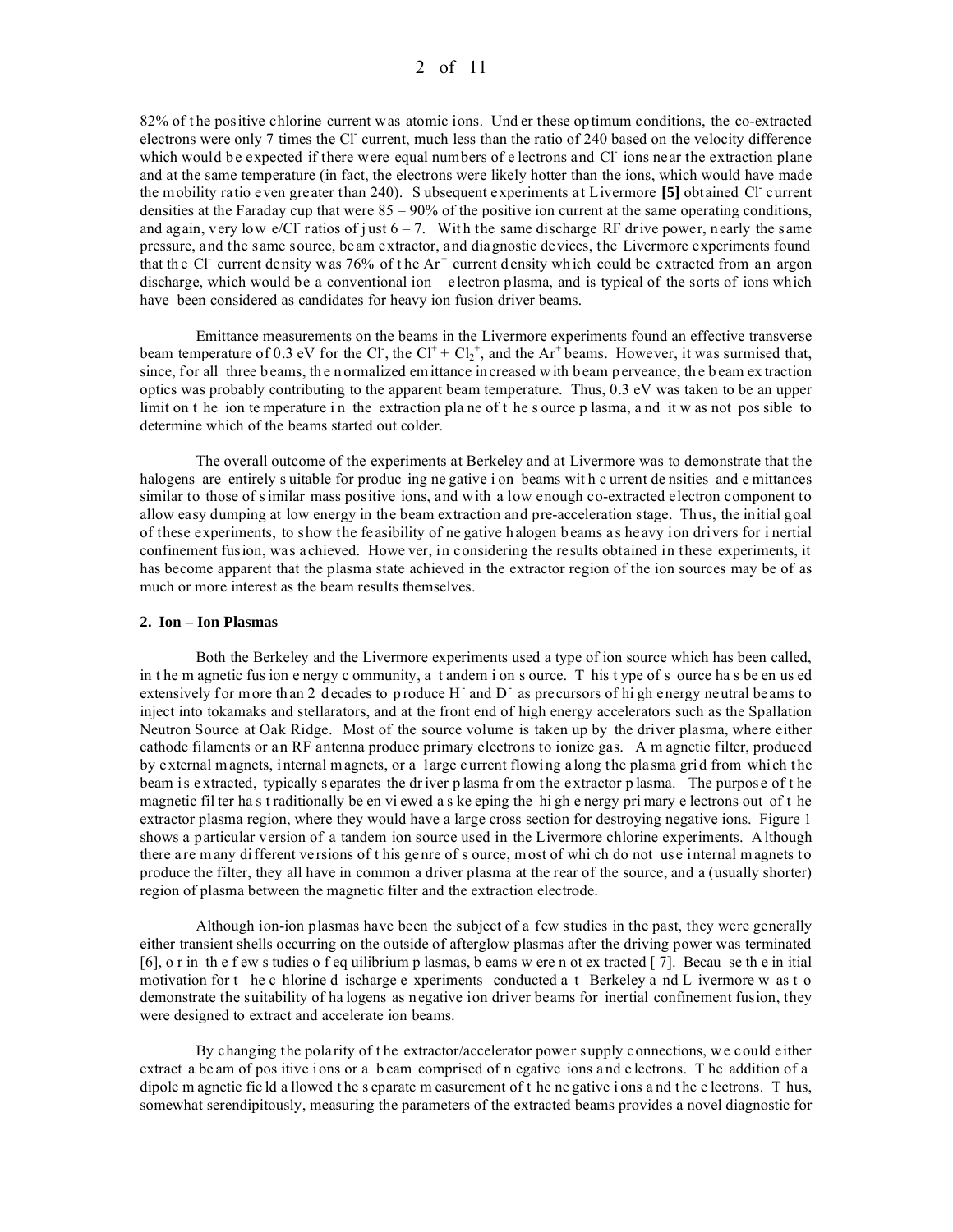inferring some of the characteristics of the conditions in the extractor plasma near the extraction sheath. Measuring the extracted ne gative i on and e lectron c urrents yi elds a qua litative m easure of t he r elative prevalence o f e lectrons co mpared to io ns in the p lasma ( qualitative r ather th an q uantitative b ecause the electrons are much lighter and therefore much more mobile than the ions, and they are usually hotter, which enhances their mobility). Measuring the normalized emittance of the ion beam gives an upper limit on the ion temperature in the extractor plasma. Changing the power supply connections so as to extract a positive ion beam, and then operating the source at the same discharge parameters (driver power and gas pressure) as were used for extraction of a negative beam, allows comparison of the relative quantities of positive and negative ions in the extractor plasma under any given set of operating conditions. Applying a momentum analyzer to the positive and n egative ion beams allows the fractions of atomic and molecular ions to be assessed.

Thus, a nalysis of t he extracted be ams has e merged as a useful diagnostic of t he plasma in the extractor re gion. An i ntriguing pos sibility is t hat, w ith f urther s tudy, a nd wit h t he a ddition of ot her diagnostics ( such as Langmuir probe s a nd p erhaps a laser to phot odetach ne gative i ons) within the extractor plasma, it might be possible, by c omparing pre-sheath densities before extraction to post-sheath densities in the beams, to infer some of the properties about sheaths in ion-ion plasmas, a topic which has had little or no experimental exploration, insofar as we are aware. Applying the same combination of insource and beam diagnostics to an argon beam would then allow an experimental determination of how ion-ion s heaths d iffer from e lectron-ion s heaths. Such s tudies, while of funda mental p lasma phys ics interest, might also have implications for commercial applications in plasma processing.

 The e xperiments c onducted a t Berkeley a nd L ivermore wi th c hlorine be ams found fi ve independent lines of e vidence [5] s upporting the inference that the extractor plasma in these two tandem ion sources was an ion – ion plasma consisting of positive ions, a nearly equal number of negative ions, and relatively few electrons. They also found that the degree to which an ion  $-$  ion plasma could be formed depended very strongly upon the electron affinity of the feedstock gas. Thus oxygen, with an electron affinity of 1.46 eV, yielded an O beam with about 25% of the current of the positive oxygen beam, much more than the typical H  $/(H^+ + H_2^+ + H_3^+)$  ratio of 2 - 4 % in an uncesiated volume production tandem hydrogen source, where H is formed through the same reaction pathways as O, but at much lower rates because the electron affinity of hydrogen is only 0.75 eV. Nonetheless, the oxygen discharge did not have the full characteristics of a n ion – i on plasma be cause it contained a lot of e lectrons, producing an  $e/H$ beam ratio of 300. Chlorine, with an electron affinity of 3.62 eV, yielded a  $Cl/(Cl^+ + \overline{Cl_2}^+)$  ratio of 90%, and an e/Cl ratio of just 6 to 7, far less than the mobility ratio of 240 to be expected if the electrons and negative i ons ha d e qual t emperatures (t he e lectrons a re a lmost c ertainly hot ter, whi ch woul d m ake the expected ratio even greater) and if there were equal numbers of electrons and Cl. Thus, the halogens, with electron affinities ranging from 3.06 eV to 3.62 eV, appear to be by far the most suitable elements for the formation of ion – ion plasmas, and the phenomenon might be largely limited to them.

#### **3. Extraction of Negative Ion Beams**

A long-standing conundrum in the field of H- ion source physics has been why one is able to extract negative ions from the p lasma at all. In ordi nary plasmas using feedstocks with modest to no electron affinity, the plasma should consist of positive ions, electrons, and a small component of negative ions. Thus the c haracteristics of the s heath a t the edge of the p lasma s hould b e de termined virtually entirely by t he positive ions and the electrons, with the negative ions playing almost no rol e compared to the much lighter, and therefore much more mobile, electrons. Under such conditions, ambipolar diffusion of the ions and electrons to the walls results in the establishment of a p ositive potential well in the plasma relative to the wall in order to retard the diffusion of e lectrons to the wall and enhance the movement of positive i ons. T his b alances t he pos itive and ne gative fl uxes, a nd allows t he pl asma to m aintain approximate charge neutrality. Unde r such conditions, the positive potential well should act as a trap for the negative ions, impeding their flow across the pre-sheath and sheath to be extracted as beam.

#### *A. Extraction of negative ions from ion – ion plasmas*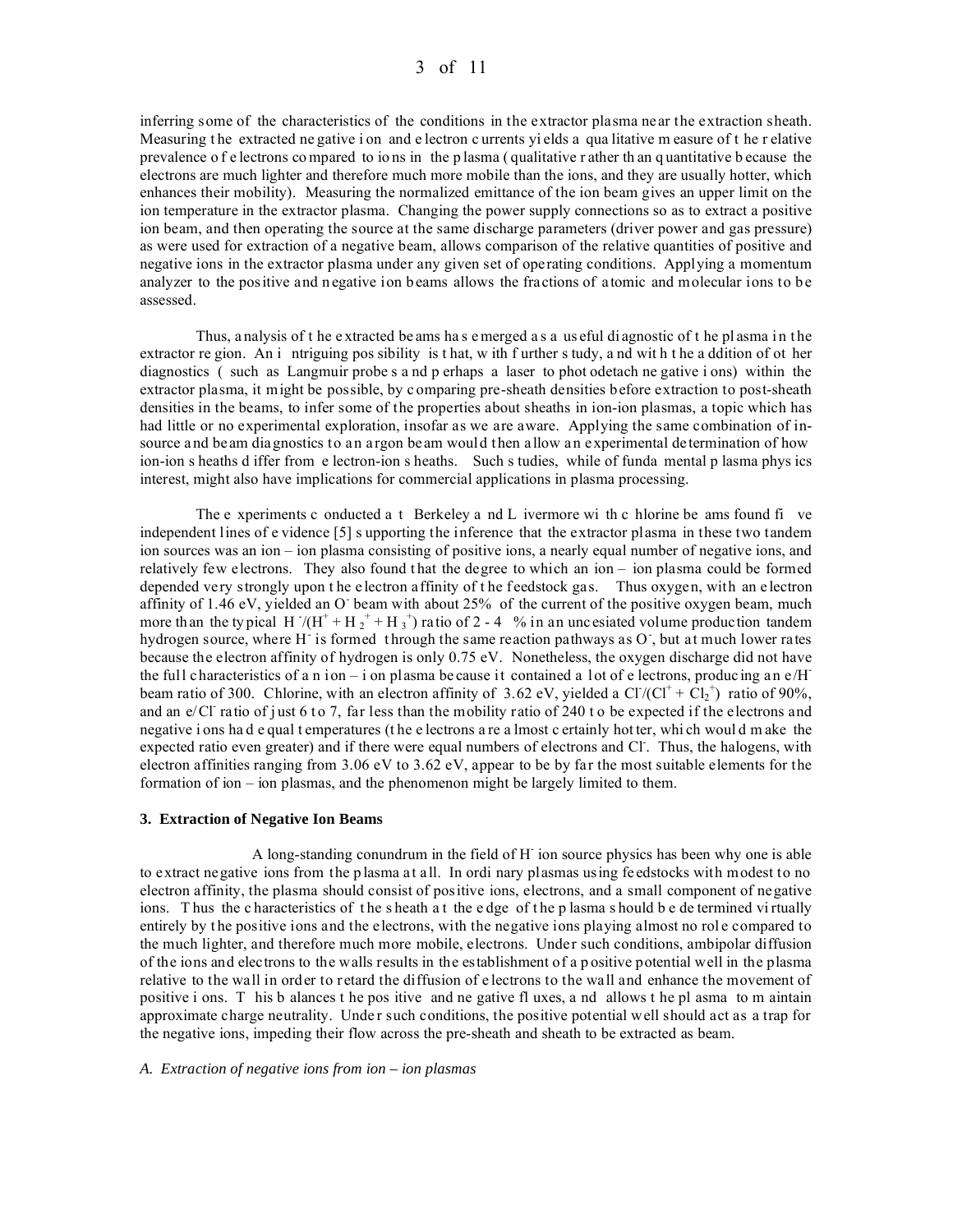This was likely th e reason that early attempts to ex tract n egative ions from p lasmas which w ere dominantly of an electron-ion character failed. [8]The situation should be quite different, however, in an ion-ion plasma such as appears to have been produced in the chlorine beam experiments at Berkeley and Livermore. If the dominant charge carriers are positive and negative ions, with only a small admixture of electrons, th en s ince the m ass i mbalance b etween th e p ositive an d n egative charge c arriers is m uch l ess than in an electron-ion plasma, their relative mobilities will also be much more balanced, so the retarding potential between the plasma interior and the wall needed to maintain charge-neutral fluxes should be much less than in an electron – ion plasma. In a plasma made solely of a single halogen, as is the case in the chlorine b eam e xperiments, the dom inant positive and ne gative charge c arriers have almost exactly the same mass (because about 18% of the positive chlorine ions were  $Cl_2^+$ , whereas the negative chlorine was 99.5% atomic, the average mass of the positive chlorine ions in these experiments was slightly greater than the average mass of the negative chlorine ions). Thus, the retarding potential required to maintain charge neutral wa ll fl uxes s hould be s mall, but s till non-z ero, due t o t he i nfluence of t he s mall m inority of electrons. As a result, the potential well trapping the negative ions within the plasma should be shallow, and it should be almost as easy to extract negative ions as it is to pull out positive ions.

 In practice, there does not seem to have ever existed a clear definition of the delineation between an electron – ion plasma and an ion – ion plasma, but it would seem appropriate to call a plasma an electron – i on pla sma if its e dge dyna mics, and t herefore t he e dge pot ential gra dient, are dom inated by t he mobilities of its positive ion and electron components, and, conversely, to call a plasma an ion – ion plasma if its edge dynamics and the re sulting potential gradient, a re dom inated by i ts pos itive and negative ion components. Such a definition would seem to be in harmony with past practices, in which transient ion – ion plasma conditions were deemed to have been produced in afterglow plasmas after the termination of the power driving the discharge. [9] After the driving power was stopped, the rapid diffusion of the remaining light electrons to the wall left behind the heavier positive and negative ions. This in turn led to a sudden rush of the negative ions to the wall after the collapse of the positive potential well that had arisen from the dominant effect of electrons upon the ambipolar diffusion retarding potential. This sort of very-short-lived transient ion – i on plasma condition could arise in the afterglow of d ischarges even if their component feedstocks were not strongly electronegative (such as oxygen), or we re only partly composed of s trongly electronegative ha logens. T his wa s be cause t he s upply of ne w e lectrons ha d be en te rminated i n t hese afterglow plasmas, s o the evolution of t he de caying plasma wa s driven by t he r elative v elocities of t he species, along with the fact that low energy electrons could also be captured by diatomic molecules, in turn forming negative ions by dissociative attachment.

 In the case of t he chlorine b eam experiments conducted a t Berkeley and L ivermore, the beams were extracted during the powered phase of the discharge, and the multiple lines of evidence supporting the existence of ion – ion plasma conditions were characteristic of the steady phase of the discharge. Wh ile these di scharges we re, for re asons of c ooling a nd powe r s upply c apabilities, limited i n dura tion t o milliseconds, the power flow through them was in equilibrium during the beam extraction periods. In these discharges, the quasineutrality condition would imply that the negative ion density could not, on average, exceed the positive ion density, and m oreover, since some electrons must always be present to produce negative ions through dissociative attachment, the negative ion d ensity can n ever qu ite equal that of the positive ions. Additi onally, although ha logen ne gative ions , wit h their c omparatively la rge b inding energies for the extra electron, are more robust against stripping to neutrals than are more weakly bound negative ions such as H, the stripping losses of Cl in the relatively dense column of gas flowing out of the ion source through the extractor/accelerator would be greater than the losses of Cl<sup>+</sup>by charge ex change reactions.

Accordingly, the fact that the Cl<sup>-</sup> current measured at a F araday cup w as nearly as much as the positive chlorine current at the same discharge conditions (90% in the case of the Livermore experiments) suggests that these plasmas offered little if any impediment to extraction of ne gative ions, and thus that there was little if any positive potential well to trap the negative ions within the extraction region plasma. The lack of an impeding electric potential in the extraction region is further evidenced by the behavior of the ex tracted Cl<sup>-</sup> current wh en the plasma grid w as b iased positive r elative to the plasma. Appl ying a positive bias of up to 40 volts (the limit of the supply) did not increase the extracted Cl appreciably. By contrast, applying a 1 5 volt positive bias in the same ion source when operating with an oxygen discharge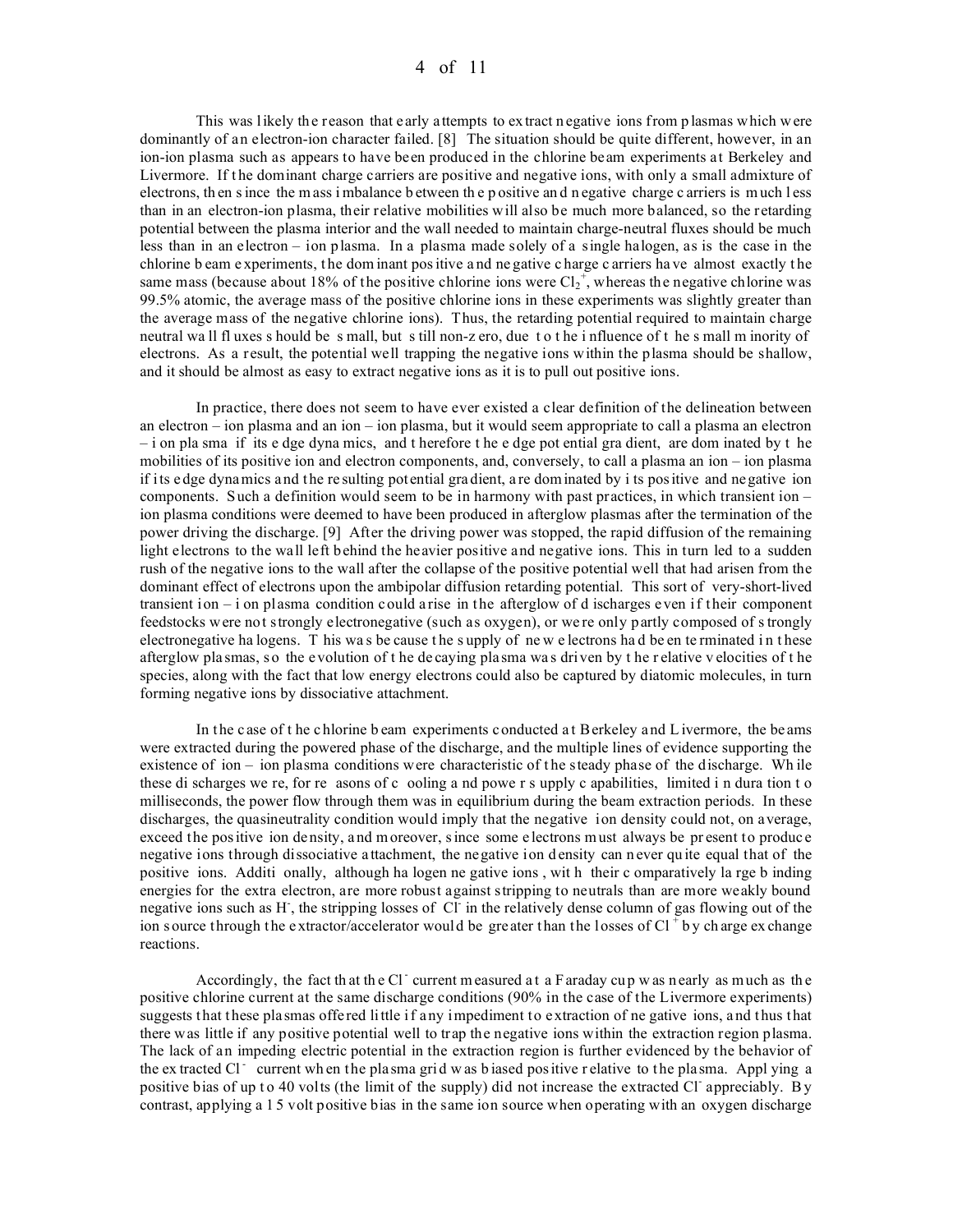produced a 2 0% increase in the extracted  $O<sup>-</sup>$  current, and applying a positive bias of a few volts to the extraction grids of conceptually similar tandem H sources can augment the extracted H current by a factor of two. This trend strongly suggests that the retarding potential inhibiting negative ion extraction was less in the discharges m ade from oxygen, with an electron affinity of 1. 46 eV, than in discharges m ade from hydrogen, with an electron affinity of 0.75 eV, and that the retarding potential was more or less absent in the discharges made from chlorine, with an electron affinity of 3.62 eV.

#### *B. Negative ion extraction from electron – ion plasmas*

 Thus, it a ppears t hat t he absence, or ne ar-absence, of a n a mbipolar-diffusion-driven pos itive potential we ll t o trap ne gative i ons c an explain the e ase of e xtraction of ne gative i ons from i on  $-$  i on plasmas. How ever, m ost driven pla smas (one s that a re n ot in the a fterglow phase) a re not i on  $-$  ion plasmas, particularly the hydrogen isotope discharges from which H or D are commonly extracted to form beams that a re s ubsequently ne utralized a nd us ed t o he at a nd dri ve c urrent i n m agnetically c onfined nuclear fusion experiments. How is it that some portion of the negative ions in these dominantly electron – ion plasmas formed from a relatively weakly electronegative gas can be extracted from what should be a confining positive electrostatic potential well?

It is likely that the an swer is p robably due to at least two mechanisms. The first is perhaps yet another example of serendipity in the pursuit of negative ion beams. All of the high current H<sup>-</sup> and D<sup>-</sup> ion sources in use for magnetic fusion incorporate some form of magnetic filter field to protect the plasma near the extraction plane from the destructive effects of the high energy primary electrons in the driver plasma, since these high energy electrons destroy negative hydrogen ions. However, because these magnetic filters are lo cated n ear th e ex traction r egion, an d indeed, in o ne co nfiguration ar ise f rom an electric cu rrent flowing a long the extraction grid, the filter field a ctually pervades the entire region of pl asma near the extraction grid. The dominant component of these filter fields is parallel to the plasma grid from which the beam is extracted, so that charged particles moving towards the extraction plane have to cross the magnetic field. The line averaged magnetic thickness of these filter fields across their spatial extent of several cm is typically a few hundred gauss-cm or less, so the Larmor radii of the thermal electrons in the plasma will be appreciably s maller th an the d istance across the filter, while the L armor radii of the much m ore massive ions will be larger than the filter w idth. T hus, the electrons will be magnetized, while the ions are, to a large extent, not. Because crossing the magnetic field lines impedes the flow of the electrons much more than it impedes the dominant positive ions and the minority negative ions, it has much the same effect as if it were increasing their mass to the extent that they drift towards the extraction plane. T he magnetic filter field parallel to the extraction plane also adds a net drift of the thermal electrons along the direction parallel to the ex traction p lane, r ather th an to wards it. T hus, the m agnetic filter field p artly m akes up f or the mobility imbalance between ions and electrons, taking the place, to some extent, of the ambipolar diffusion retarding potential that normally impedes negative ion extraction from electron – ion plasmas.

 The s econd mechanism t hat fa cilitates ne gative i on extraction from pla smas w ith dominantly electron – ion characteristics is the positive bias that is usually applied in negative hydrogen ion sources b etween the p lasma g rid f rom which the b eam is ex tracted and the p lasma. Biasing the g rid positive re lative to t he pl asma c an c ounteract t he e ffects of t he a mbipolar-diffusion-driven re tarding potential, increasing the fraction of the negative hydrogen ions which can be extracted from the discharge.

#### *C. Reduced role of magnetic filters in negative ion extraction from ion – ion plasmas*

Since t he i on s ources us ed i n t he c hlorine be am e xperiments a t B erkeley a nd L ivermore [5] incorporated m agnetic filters, one might a sk whe ther the low e /Cl ratios obs erved in these experiments might simply have been a manifestation of the magnetic filters, rather than a characteristic of an ion – ion plasma. That this was not the case is apparent from two observations in the ion source used at Berkeley. An oxygen discharge was run in this source with the same magnetic filter configuration as was used for the chlorine discharge. If the low e/Cl ratio of 7 were due primarily to the effects of the magnetic filter, then the e/O should h ave been even lower, since oxygen is lighter than chlorine. In fa ct, the e/O ratio at optimum conditions was much larger -- 300 -- because O was less prominent in the oxygen plasma than was Cl<sup>-</sup> in the chlorine plasma, leaving room in charge space for electrons. The second salient observation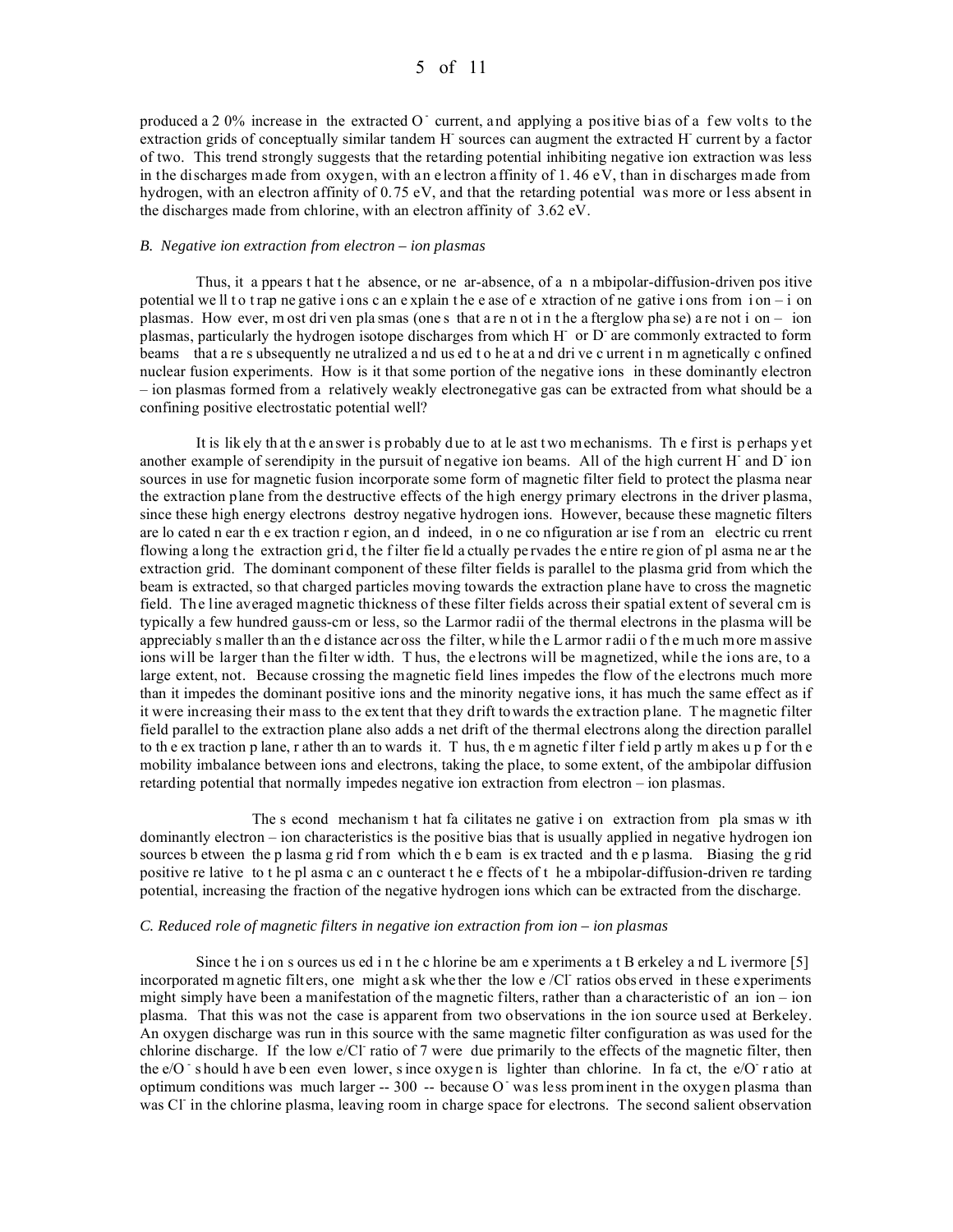was that, when the position of the magnetic filter was varied relative to the extraction plane in the chlorine discharge, the minimum e/O ratio did not occur when the filter was closest to the extraction plane (1.1 cm) which would have maximized the magnetic field strength, and the suppression of electrons, at the extractor, and ne ither d id it o ccur when the filter was farthest away  $(2.1 \text{ cm})$ , which would h ave maximized the integrated magnetic filter thickness, but it instead occurred when the filter was at an intermediate distance (1.6 cm). Thus, while the magnetic filter is probably a fundamental factor in the extraction of substantial current densities of negative ions from a dominantly electron – ion plasma, it seems to be of substantially less significance to the extraction of negative ions from ion – ion plasmas.

## **4. Halogen-assisted D- extraction from deuterium ion sources**

Since it appears that it is easier to extract n egative ion beams from ion  $-$  ion plasmas than from dominantly electron – ion plasmas such as occur in the hydrogen ion sources used for heating and current drive in some present day magnetic fusion devices [10] and planned for the ITER tokamak [11], it is natural to ask whether the knowledge gained from the chlorine beam extraction experiments might perhaps have some a pplication to improving the performance of ne gative hydroge n s ources for t he m agnetic fusion energy program. These i on sources, although m uch larger than the sources us ed in the Be rkeley and Livermore negative chlorine beam experiments, are similar in principle; they are tandem ion sources, with a magnetic filter separating the driver region from the extractor plasma region.

If only pure hydrogen or deuterium is fed into these sources, the amount of  $H$  or  $D^-$  which can be extracted is too low (about  $2 - 3$  mA/cm<sup>2</sup>) to be useful for magnetic confinement fusion. The low yield is a consequence of the low (0.75 eV) electron affinity of hydr ogen. As a r esult, the negative hydrogen ion sources used for m agnetic fusion all feed cesium vapor into the discharge chambers. C esium lowers the electron work function of surfaces, and substantially increases the yield of negative hydrogen ions, so that, for instance,  $10 - 13$  mA/cm<sup>2</sup> of D<sup>-</sup> can be reliably extracted and accelerated.

 There are, however, disadvantages to using cesium in these ion sources. Cesium which drifts into the accelerator lowers the electron work function of the high voltage grids, with the result that they emit more secondary electrons when hit by beam ions, reducing the voltage holding capability of the accelerator. Metallic cesium is also easily inactivated within the source by conversion to an oxide or hydroxide through contact w ith oxyge n or wa ter va por, bot h of whi ch a re v ery di fficult t o e liminate from l arge va cuum systems. This is especially true in a hydrogen ion source and accelerator, because almost all high voltage insulators that can be used in the accelerator column contain large amounts of oxygen. Atomic hydrogen, which is produced in copious amounts in these ion sources, and to a lesser extent molecular hydrogen, can remove oxygen from the metal oxides that are the ba sis o f m any insulators, and this r eduction re action results in a perpetual supply of hydroxyl and water molecules. The severity of this problem is reduced, but probably not eliminated, by t he fact that most of t he hydrogen which reaches the high voltage insulators should be molecular rather than atomic by the time it contacts them.

 Accordingly, it would be of substantial practical interest to investigate whether there might be an alternative way to increase the extractable negative ion current density from an H or D ion source. The negative hydrogen current density which can be extracted from an uncesiated tandem ion source is much smaller (two orders of magnitude) than the positive ion current density which can be extracted. While it is possible th at th is r epresents a ll th e n egative io ns av ailable to ex tract, it m ight a lso b e th e c ase th at th e ambipolar-diffusion-driven pos itive pot ential we ll whic h t raps the n egative i ons is not v ery we ll compensated by the drag on the electrons from the filter field and the applied bias of the plasma grid. Since it appears, as discussed above, that in ion – ion plasmas it is possible to easily extract essentially all of the available negative ion current density, it would be appropriate to try to a lter the negative charge c arrier composition in a hydrogen ion source to give it more of an ion – ion plasma character.

 Changing the characteristics of a hydrogen discharge from those of an electron – ion plasma to those of a n ion – i on plasma m ight be a ttempted by a dding a halogen to the discharge. W ith e lectron affinities of  $3.06 \text{ eV} - 3.62 \text{ eV}$ , halogens will form negative ions much more readily than does hydrogen with an electron affinity of 0.75 eV. Thus, in order to minimize the negative halogen current which will be co-extracted with the H<sup>-</sup> or D<sup>-</sup>, one should minimize the mobility of the halogen ion relative to a hydrogen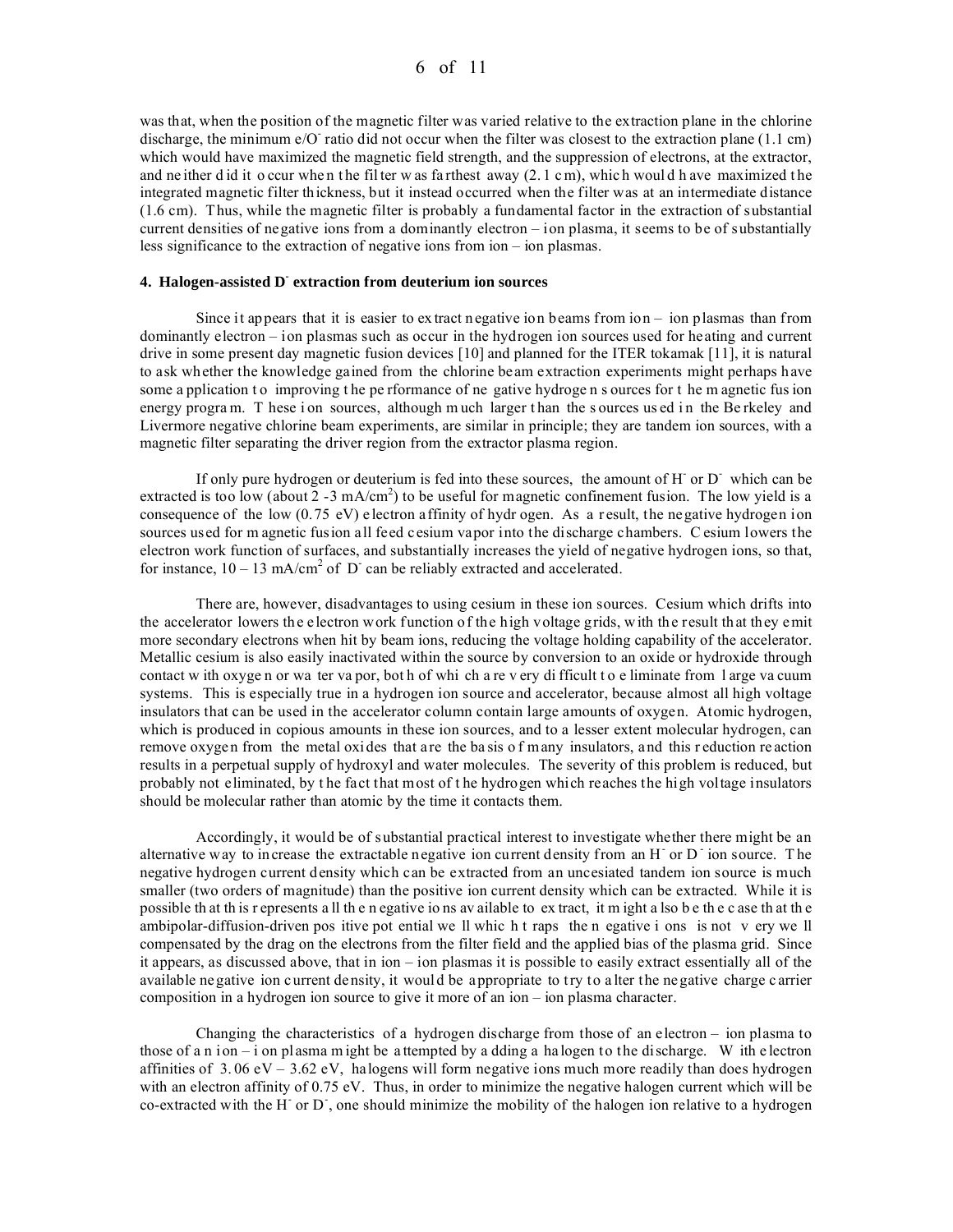ion by picking a heavy halogen. Iodine would appear the most appropriate. If I and D have about the same te mperature in the d ischarge, then the extracted D  $\pi$  current density ratio should be roughly the inverse of the square root of their masses if the I and D are at eq ual densities in the plasma. Since the mass of iodine is 131, while D is 2, this ratio would be about 7.8 under conditions of equal temperature and density. However, achieving any benefit from this technique requires that a large fraction of the electrons within the extractor plasma be displaced by n egative ions. Thus, there will probably need to be several times more I ions in the extractor plasma than there are D ions, resulting in a co-extracted I current that is comparable to or larger than the D<sup>-</sup> current.

This would c learly be w ildly im practical if the c ombined be am we re s ent t hrough t he whole accelerator, as it would decrease the electrical efficiency by the I/D ratio, which no practical system could tolerate, and i t woul d re sult i n a he avily c ontaminated be am. Howe ver, it s hould be pra ctical t o us e magnetic fields to dump the I on the extractor grid, much as the co-extracted electrons are dumped on the extractor grid by permanent magnets implanted in the extractor grids of the large H<sup>-</sup> and D<sup>-</sup> ion sources presently used in magnetic fusion experiments. The accelerator would need to be inclined at a slight angle relative to the extraction plane of the plasma so that the D would continue while the I would be stopped. Since the extraction stage energy is usually low compared to the total acceleration energy  $(5 - 6 \text{ keV}$  for the extractor, c ompared to  $370 \text{ keV}$  to  $1000 \text{ MeV}$  for the full acceleration pot ential), the de crease in the accelerator electrical efficiency would be small  $(0.5 - 1.6 \%)$ , and the effect on the overall beam system efficiency would be even smaller, since there are other power inputs besides the accelerator supply.

While it might be possible that this approach, if it should turn out to be useful, could be employed in cesiated negative hydrogen sources, it would be easier to t ry initially in an uncesiated source. This is because a halogen and an alkali can combine to form a salt, such as cesium iodide, so they might inactivate each other. If the rate of salt formation within the discharge chamber environment were slow enough, then the cesium and the iodide might co-exist, allowing the possibility of enchanced D beam extraction from the higher D<sup>-</sup> densities possible in a cesiated ion source.

 However, it would be fairly easy to try adding iodine vapor to an uncesiated hydrogen discharge (using the s ame s ort of ove n s ystem wh ich is presently us ed to inject c esium vapor), and then m easure whether th ere is a lar ge in crease in the H<sup>-</sup> current d ensity w hich c an b e extracted. If there is even a moderate increase in the extracted H<sup>-</sup> current density, this would be of basic sheath physics interest, but if there is a large increase, it might be exploitable in large negative hydrogen neutral beam systems for ITER and other large fusion devices.

 As a practical matter, it would be even easier to add chlorine to an uncesiated hydrogen discharge, since chlorine is a gas at room temperature. Thus, a good first experiment would be adding chlorine to an H<sup>-</sup> ion source to see whether the extracted current density of H<sup>-</sup> is significantly enhanced. If it is, then an oven for iodine vapor injection could be added.

#### **5. Ion – ion plasmas in the warm dense matter regime**

Previously, we have suggested that it should be possible to extend the halogen ion  $-$  ion plasmas studied in the recent negative chlorine beam experiments into the warm dense matter regime by he ating a (cooled) iodine or brom ine fo il with a short h igh power b urst of h eavy ions or laser light, producing a transient ion – ion plasma at much higher density than is obtainable in ion sources. While this should be of intrinsic scientific interest, it will, however, be harder to diagnose than the ion – ion plasmas produced in the chlorine beam experiments. T his is in part because measurements on t he beams of e xtracted positive ions, negative ions, a nd electrons provided i nsight i nto the plasma c haracteristics, a nd t his diagnostic technique will not be available for the study of transient foil plasmas. An a dditional complication is that the tiny transient ion - ion plasmas produced from a foil will probably be surrounded by ordinary electron ion plasma, which is likely to contaminate the results obtained by measurements of electrical or dielectric properties of the ion – ion plasmas.

 Thus, since understanding how best to do experiments with ion – ion plasmas is likely to require some learning, it would be h elpful to start w ith a target which is easier to fabricate and store than is an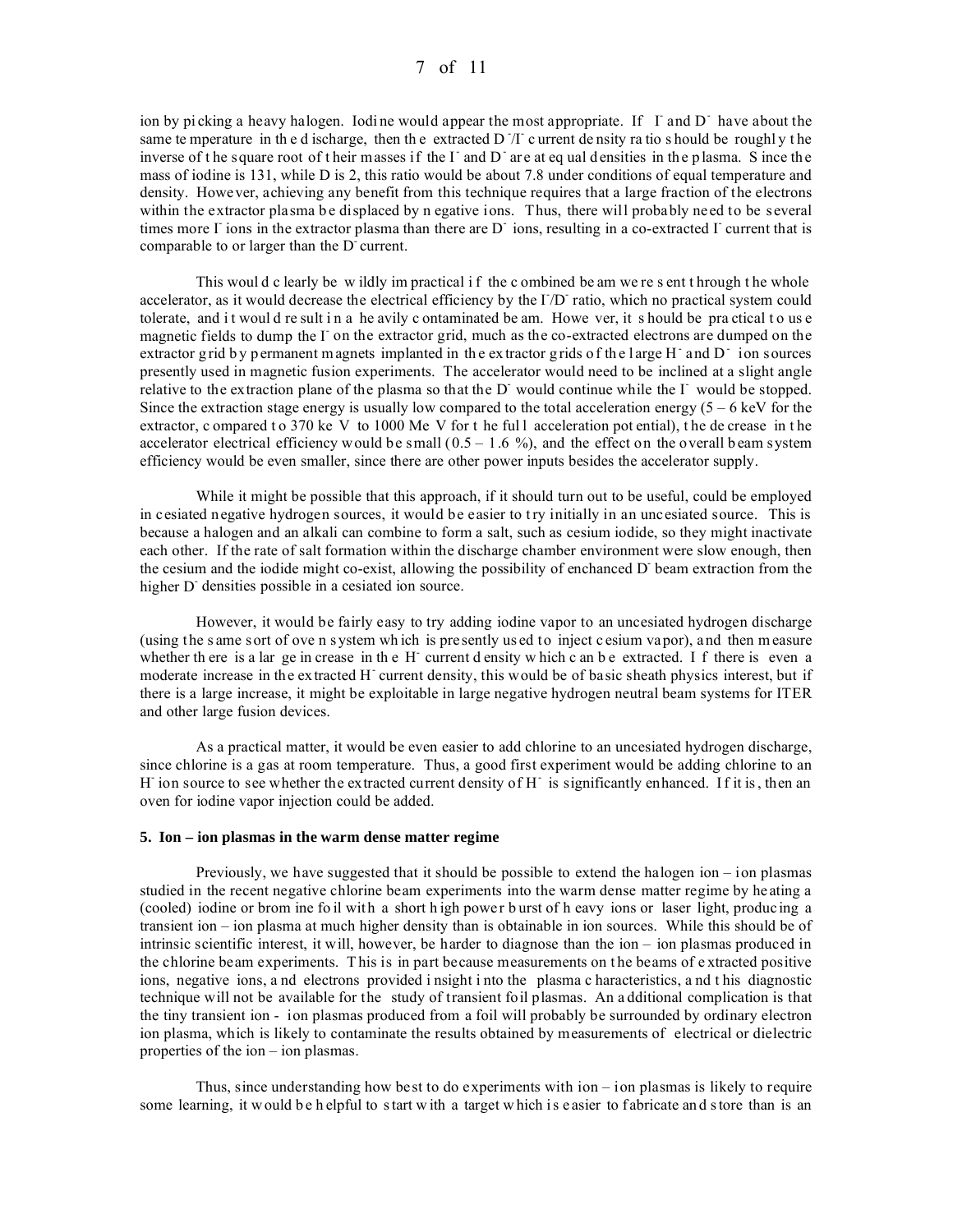iodine or bromine foil, but which still contains large amounts of halogens. To this end, it might be good to start w ith a thin layer of s alt deposited on a substrate of c arbon or gol d, two f airly s tandard s ubstrates, which a lso ha ppen t o be s omewhat e lectronegative (a lthough l ess s o t han ha logens). Whil e s odium chloride s hould b e s uitable, pot assium c hloride woul d h ave the a dvantage of c onstituents wh ich a re approximately the same mass during the first few n anoseconds of the expansion before the salt cloud is thoroughly mixed with the substrate cloud. A s alt should be a suitable precursor for an ion – ion plasma, since half of its constituent atoms are halogens, and when used as an electrolyte in solution, a salt forms an analogue to an ion – ion plasma.

## **6. Summary**

 The experiments conducted so far to validate negative halogen beams as potential driver beams for inertial co nfinement f usion w ere s uccessful in th is g oal. H owever, th ey als o p roduced an interesting physical regime, ion – ion plasmas, and a novel way of inferring some its properties by measurements upon extracted be ams of t he di fferent pla sma c omponents. F urther e xperiments c ould provi de va luable additional insights into ion – i on plasmas, ion – i on sheaths, and whether it might be possible to extract very low temperature beams of pos itive or ne gative ions to produce small focal spots for a pplications in heavy ion fusion, ion lithography, or production of warm dense matter. Addi ng a heavy halogen such as iodine to a tandem H<sup>-</sup> ion source could test whether, by altering the ambipolar-diffusion-driven potential well for negative ions, more of the available H might be extractable. This should be fairly easy to test in an uncesiated H<sup>-</sup> ion s ource, a nd i f s uccessful t here, it m ight a lso be pos sible t o us e ha logen-enhanced extraction of D in a cesiated source.

#### **Acknowledgements**

It is a pleasure to acknowledge informative conversations with Professor Ron Davidson and Dr. Igor Ka ganovich. T his work wa s s upported by U. S . D OE c ontract A C02-CH03073 a nd U. S . DOE contract DE-AC02-05CH11231.

#### **References**

[1] L. R. Grisham, Nuclear Instruments and Methods in Physics Research A, 464. (2001) 315-320.

- [2] L. R. Grisham, Fusion Science and Technology**,** 43, (2003) 191-199.
- [3] L. R. Gri sham, J. W. Kwan, S. K. Hahto, S. T. Hahto, K. N. Leung, G. Westenskow, Review of

Scientific Instruments, 77, no. 3, (2006) 03A501-507.

[4] L. R. Grisham, S. K. Hahto, S. T. Hahto, J. W. Kwan, K. N. Leung, Nuclear Instruments and Methods

in Physics Research Sec. A, 544, issues 1-2, (2005) 216-224.

[5] L. R. Grisham, J. W. Kwan, G. Westenskow, Nuclear Instruments and Methods in Physics Research A*,* 

577, issues 1-2, (2007) 267-274.

[6] I. D. Kaganovich, Physics of Plasmas*,* 8, no. 5, (2001)2540-2548.

[7] M. Bacal, H. J. Doucet, IEEE Transactions on Plasma Sciences PS-1, no. 3, (1973)91-99.

[8] P . D. E dgley, A. von E ngel, P roceedings of t he Royal S ociety of L ondon, A 370, (1980) 375-387, 1980.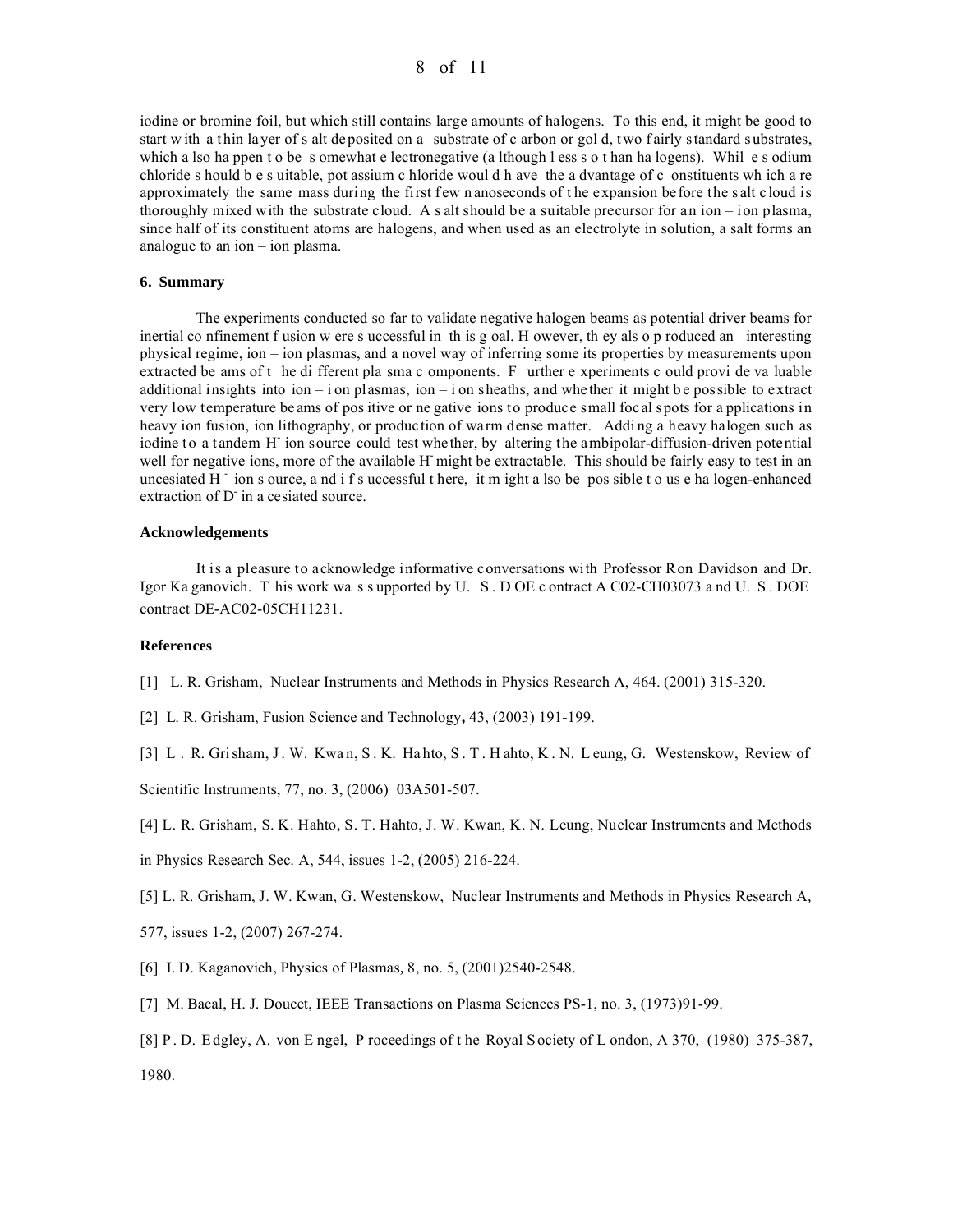[9] I. D. Ka ganovtch, B. N. Ra mamurthi, De metre J. E conomou, Appl ied P hysics L etters 76, no. 20, (2000) 2844-2846.

[10] L. R. Grisham, IEEE Transactions on Plasma Science 33, issue 6, (2005)1814-1831.

[11] R . S . H emsworth, J.-H. F eist, M. H anada, B. He inemann, T. Inoue , *et al.*, Review o f S cientific Instruments 67, no. 3, (1996) 1120-1125.

### **Figure Captions**

[1] Schematic of the ion source built for the Livermore experiments of reference 5. As in other tandem Hsources, the f ilter m agnets s hield the extractor r egion pl asma from high e nergy e lectrons in the driver plasma where the RF antenna resides. The deflector magnets separate the electrons from the negative ion beam. Us ed with permission from L. R. Grisham, Review of Scientific Instruments, 77, 03A501 (2006). Copyright 2006, American Institute of Physics.